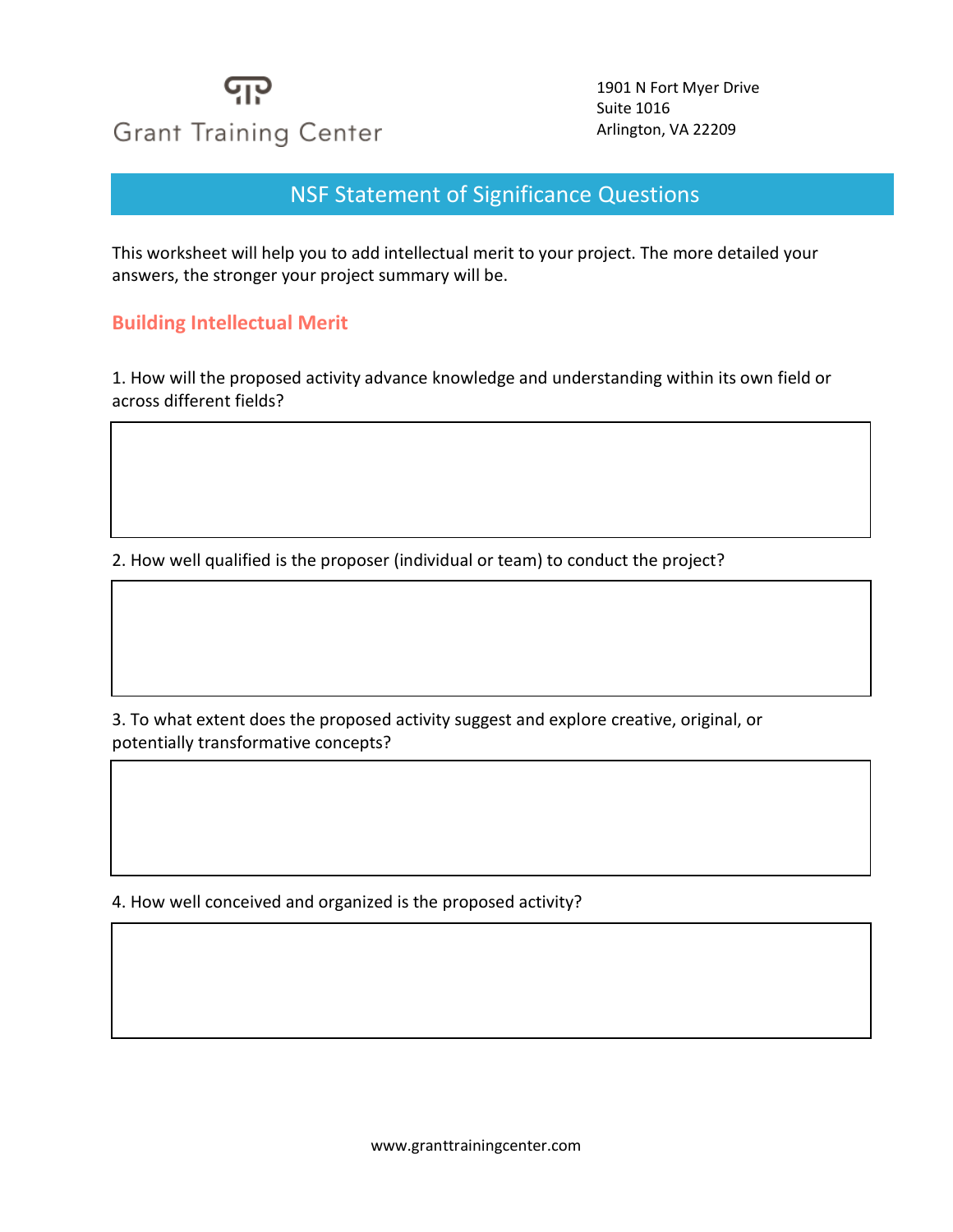

1901 N Fort Myer Drive Suite 1016 Arlington, VA 22209

5. Is there sufficient access to resources?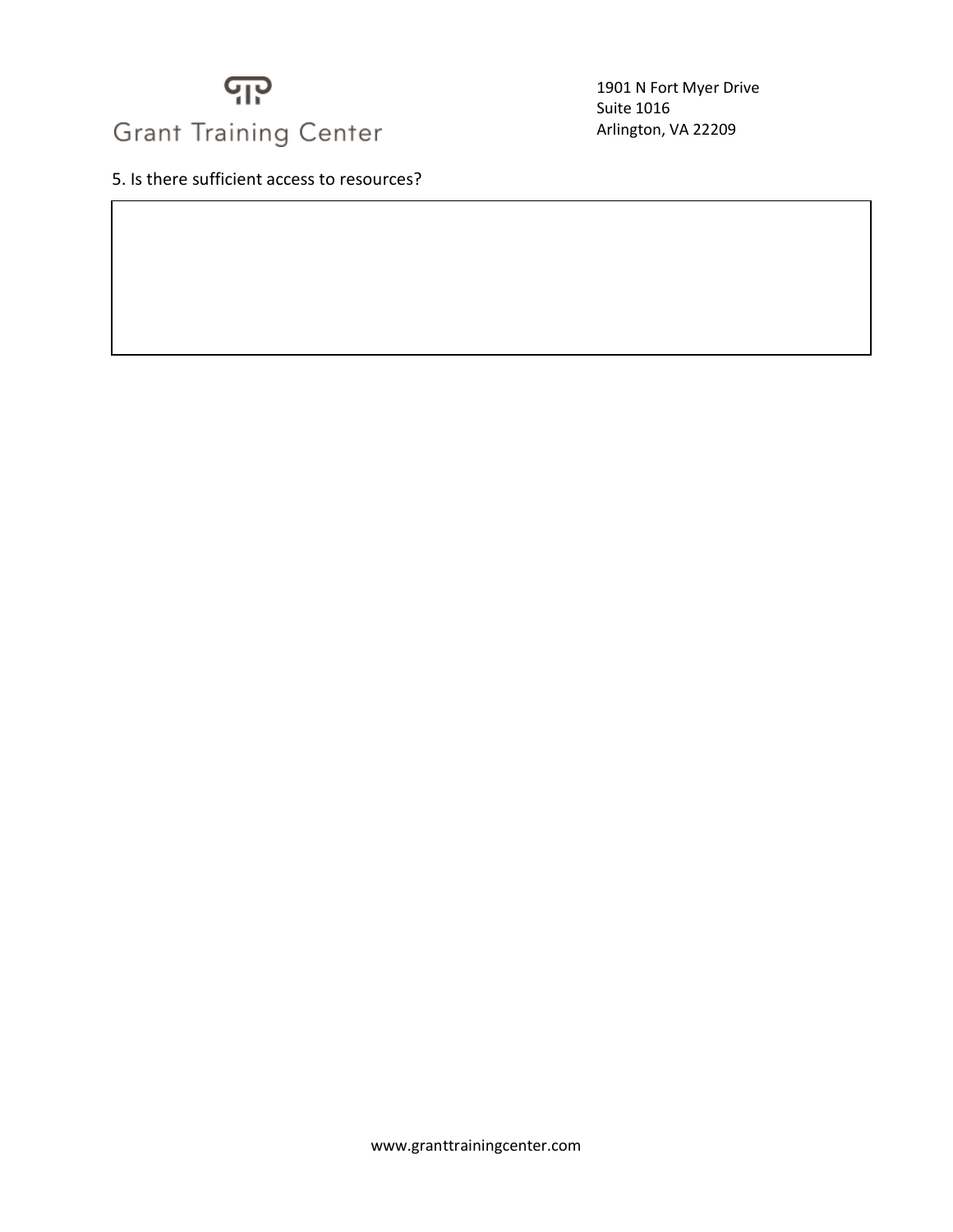# ပျုပ

1901 N Fort Myer Drive Suite 1016 Arlington, VA 22209

### **Grant Training Center**

#### **Considering Broader Impacts**

The answers you provide here will ensure that you have thought over the broader impacts of your project. Further, the questions will help you generate alternative and innovative approaches to your project.

1. Describe how the activity will advance discovery and understanding, while promoting teaching, training, and learning.

2. Describe how the proposed activity broadens participation of underrepresented groups (e.g., gender, ethnicity, disability, geographic, etc.) in your project.

3. How will your project enhance the infrastructure for research and education, such as facilities, instrumentation, networks, and partnerships?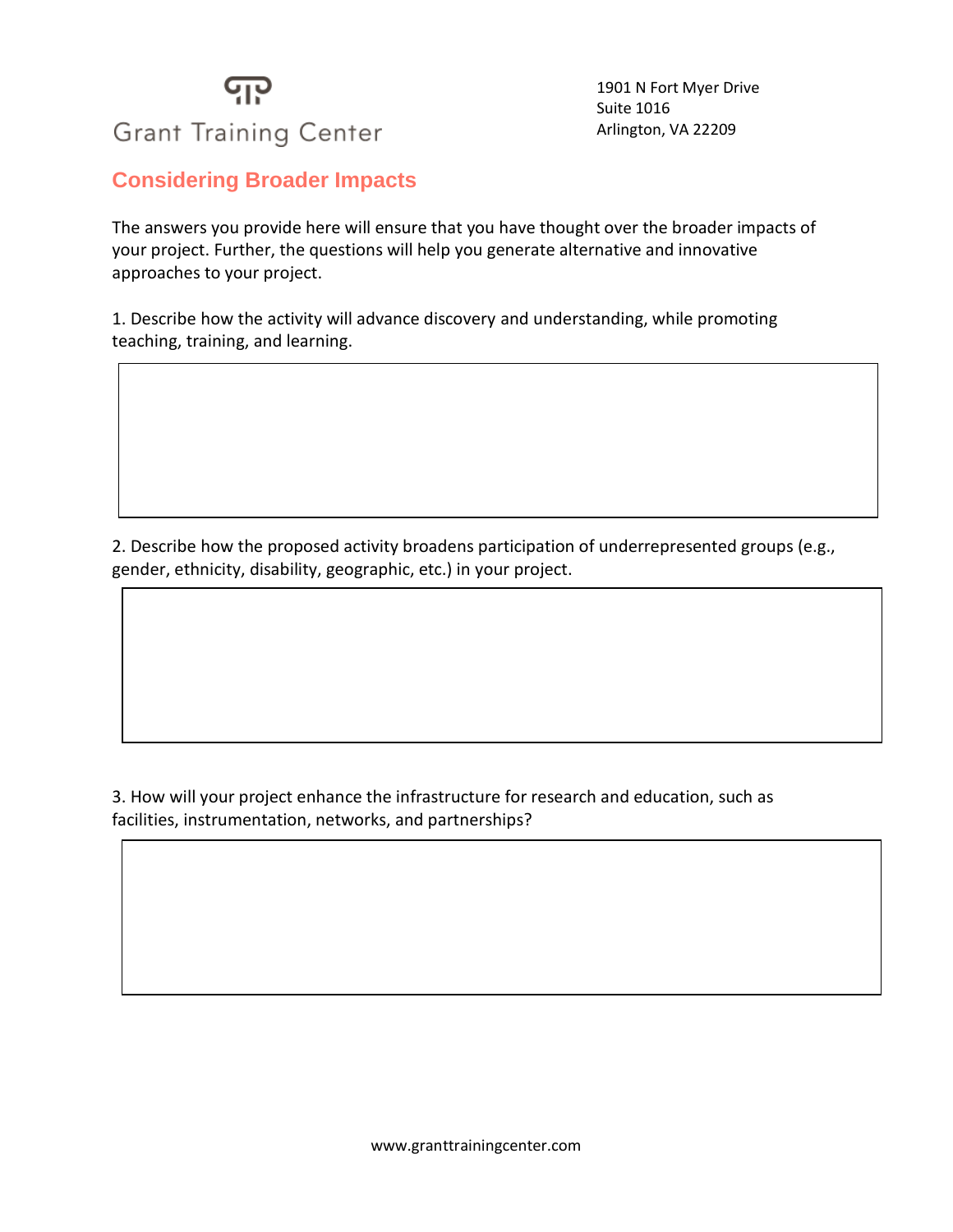

1901 N Fort Myer Drive Suite 1016 Arlington, VA 22209

4. Describe your plan for disseminating results broadly to enhance scientific and technological understanding.

5. What may be the benefits of the proposed activity to society?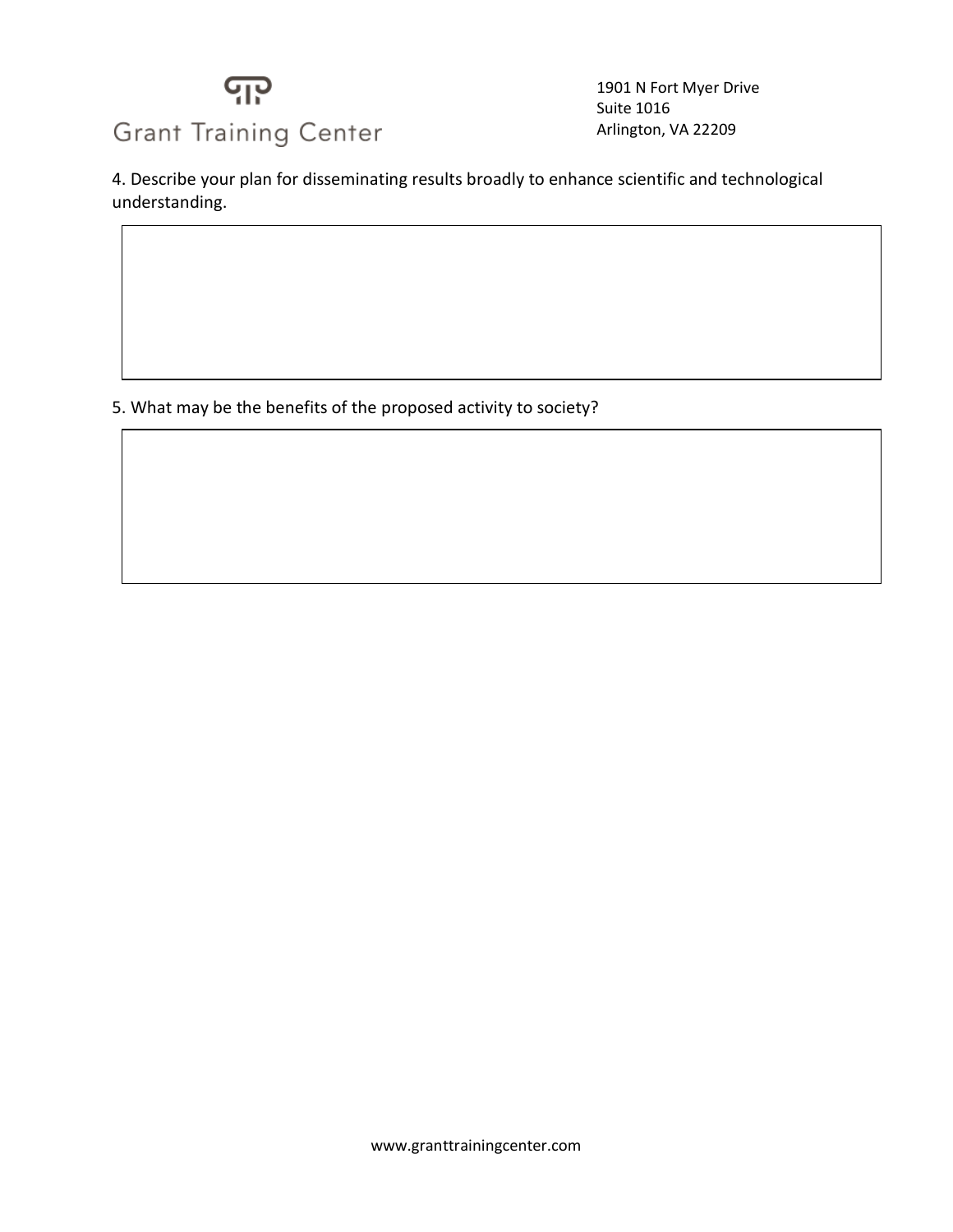### ပျပု **Grant Training Center**

1901 N Fort Myer Drive Suite 1016 Arlington, VA 22209

#### **Crafting Your Project Description**

You should address the following questions to ensure that your project description is clear, comprehensive, and compelling. The answers you provide will flesh out your project for the review panel.

1. How will your statement of work convey your message with clarity and concision? If you are going to include visual materials, how will you incorporate them within the 15-page limit?

2. Discuss the relationship of your project to longer-term goals of the Primary Investigator.

3. How will you incorporate your outline for the general plan of work?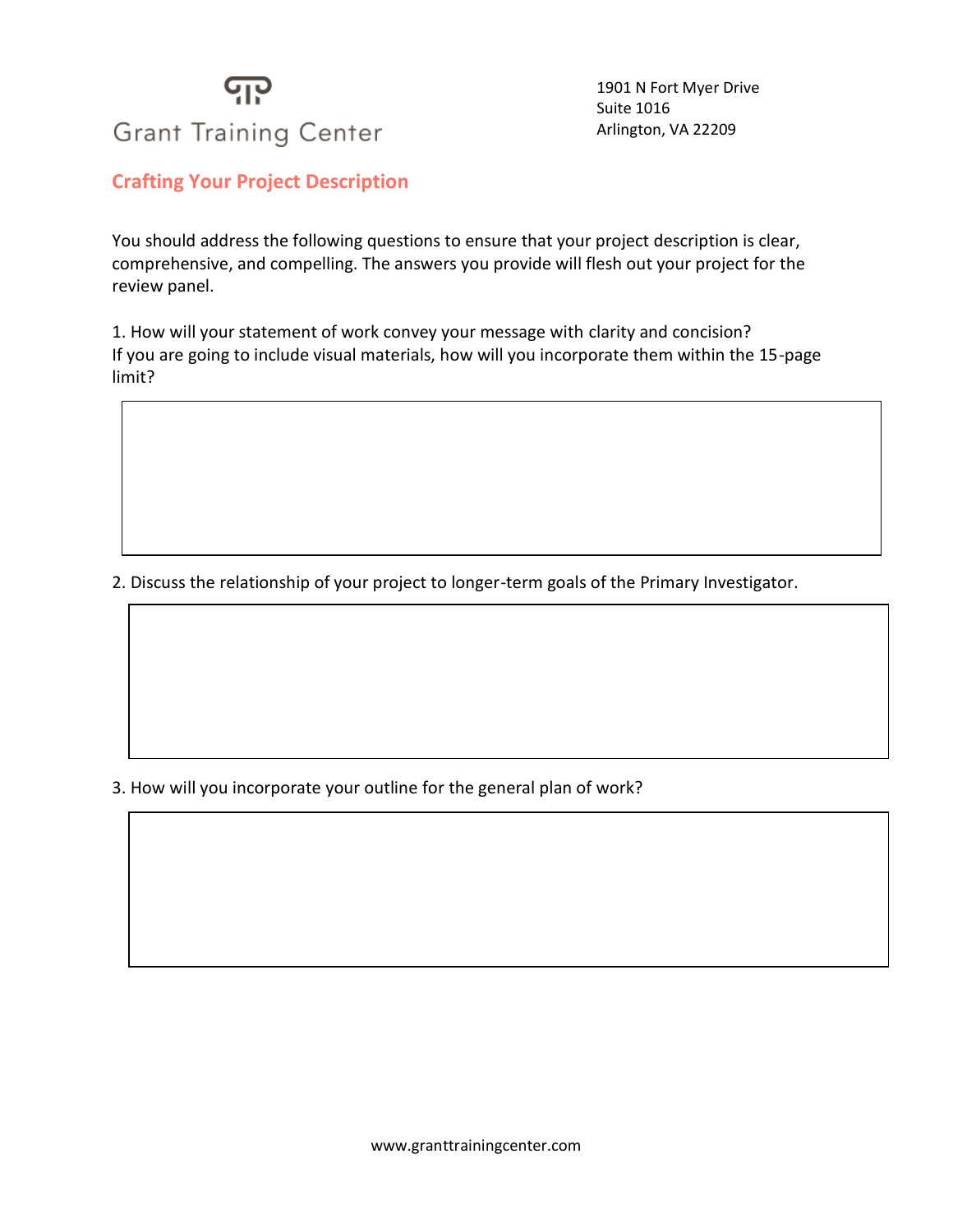## <u> င</u>ျာ **Grant Training Center**

1901 N Fort Myer Drive Suite 1016 Arlington, VA 22209

4. How will you include plans for preservation, documentation, and sharing of data, physical collections, curriculum materials, and other related research and educational products within the 15-page limit?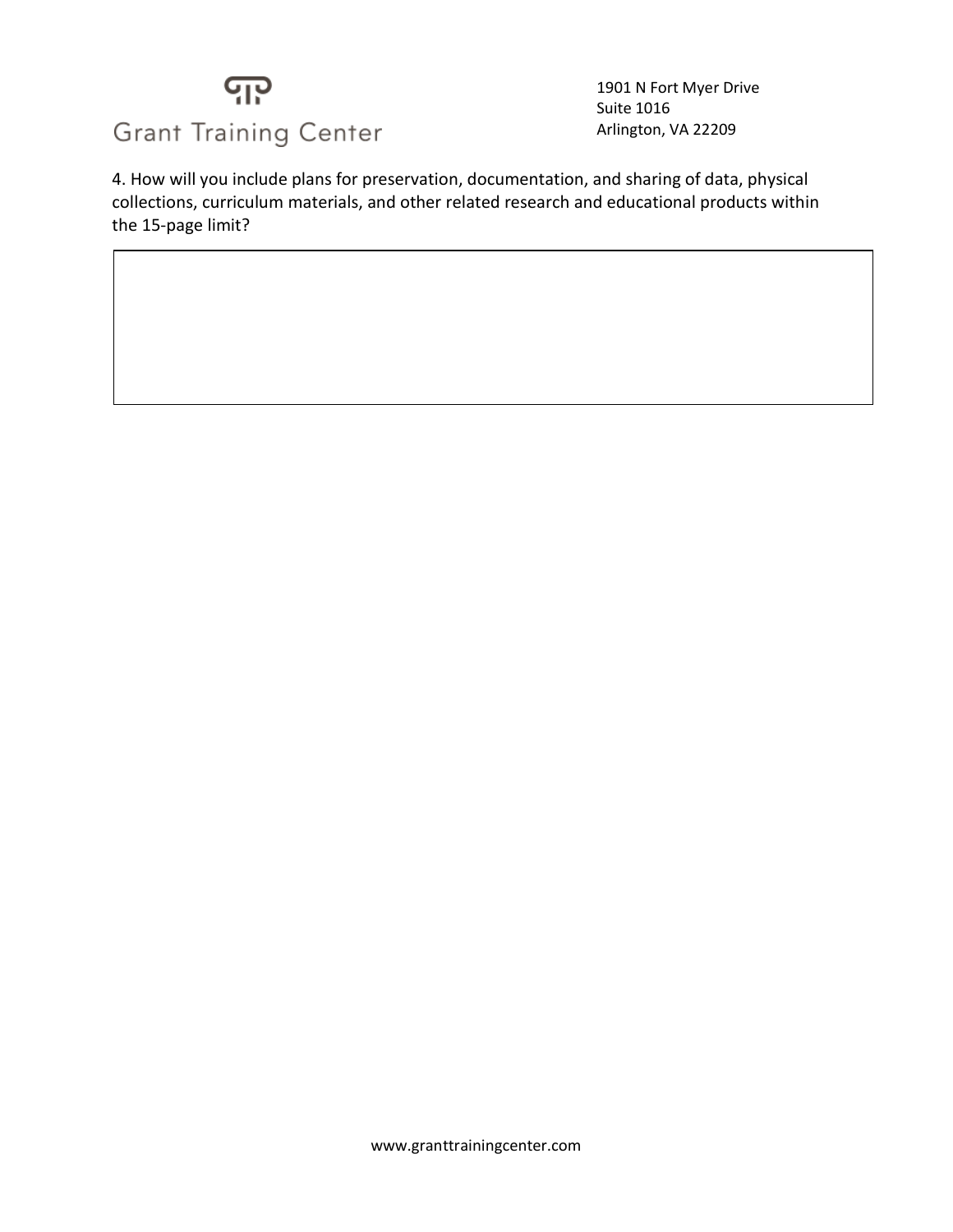### ပျပု **Grant Training Center**

1901 N Fort Myer Drive Suite 1016 Arlington, VA 22209

#### **Hypotheses**

Hypotheses require investigators to predict an answer to a research question based on knowledge of the field, logical analysis, and/or anecdotal observations. Not all NSF proposals will require this step; however, you may wish to include a hypothesis to assure the review panel that your project is grounded in the scientific method.

State your initial hypotheses.

List the general relationships implied by your hypotheses.

| 1<br>л. | is related to |
|---------|---------------|
|         |               |

2.\_\_\_\_\_\_\_\_\_\_\_\_\_\_\_\_\_\_\_\_\_\_\_\_is related to\_\_\_\_\_\_\_\_\_\_\_\_\_\_\_\_\_\_\_\_\_\_\_\_\_

3.\_\_\_\_\_\_\_\_\_\_\_\_\_\_\_\_\_\_\_\_\_\_\_\_is related to\_\_\_\_\_\_\_\_\_\_\_\_\_\_\_\_\_\_\_\_\_\_\_\_\_

Identify specific alternative relationships or explanations, which would serve as competing or rival hypotheses, if possible.

| -<br>- |  |
|--------|--|

Write your revised hypotheses, considering specific competing alternatives to the hypothesized relationships (if applicable).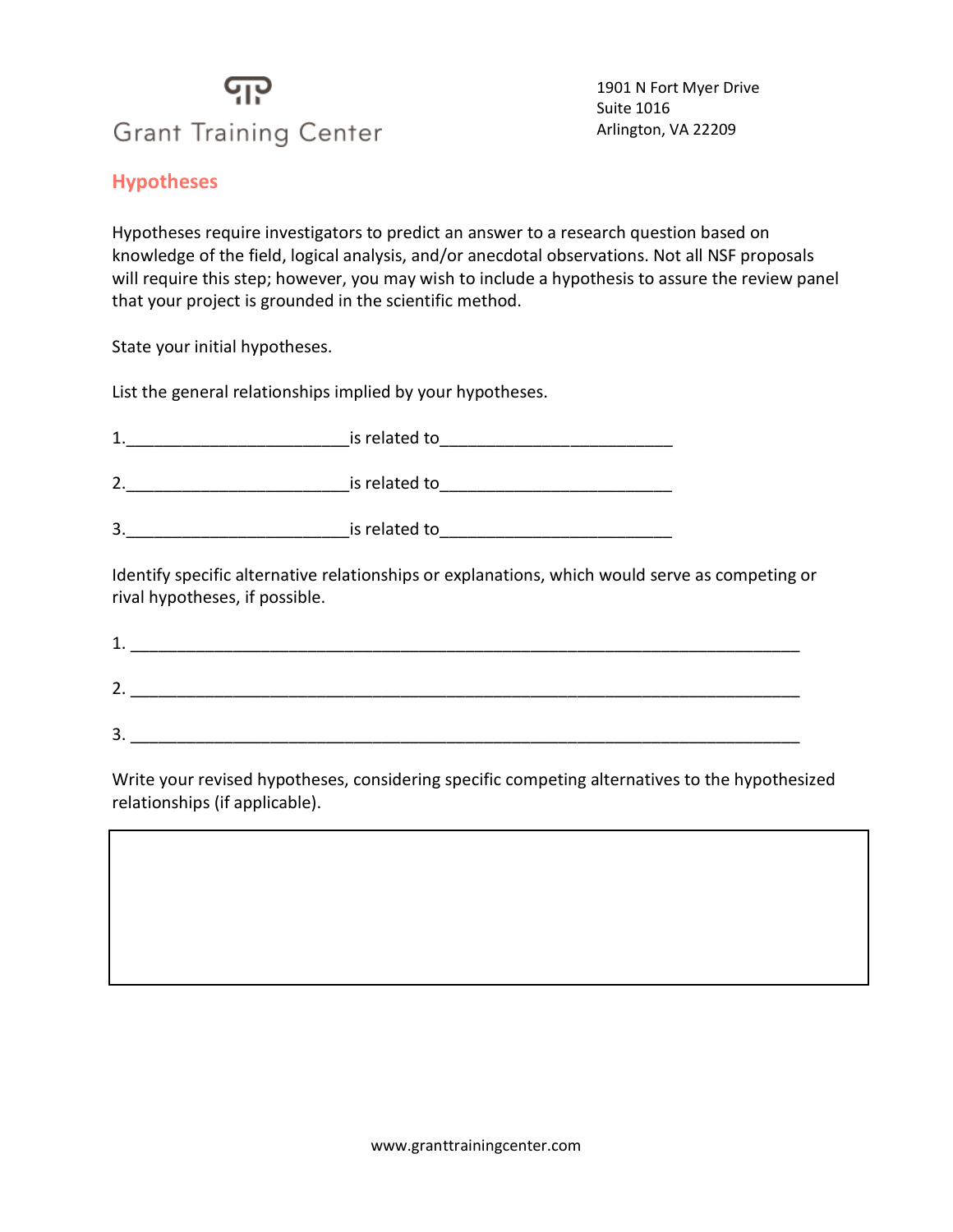## ပျပု **Grant Training Center**

1901 N Fort Myer Drive Suite 1016 Arlington, VA 22209

**Motivating Rationale**

The following questions are designed to make you think about why and how your project merits the time and funding of the NSF. Further, the answers will help the *review panels* understand why your project is worth their time and funding.

1. What makes your project compelling?

2. What national, international, regional, state, or local problem will your project help overcome?

3. What evidence will you present to make panels vote yes for your project?

4. What educational, engineering, or biotechnology need will your project meet or resolve?